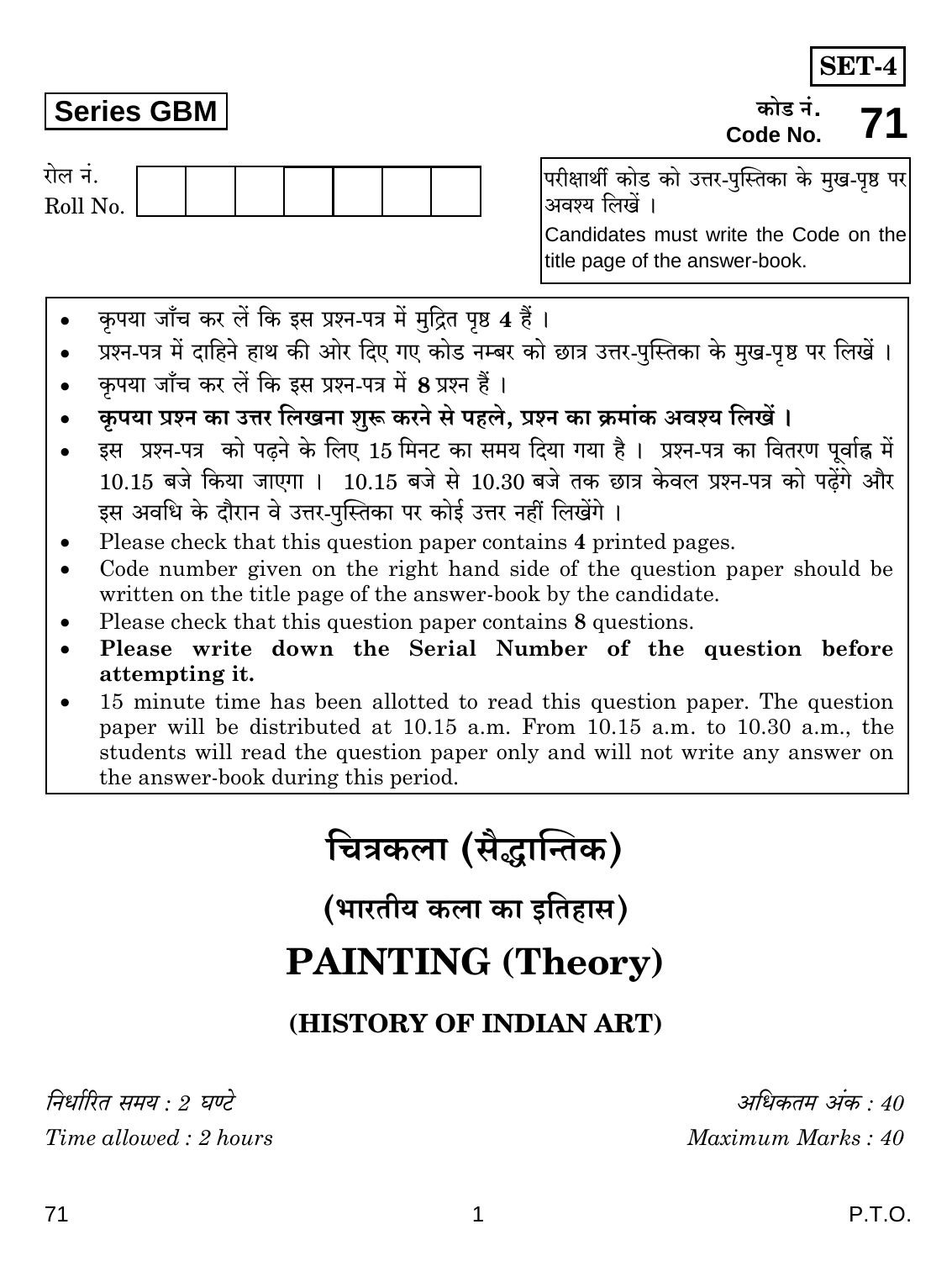सामान्य निर्देश :

- सभी आठ प्रश्न अनिवार्य हैं. जिनके अंक समान हैं ।  $(i)$
- प्रश्न संख्या 1 व 2 का प्रत्येक उत्तर लगभग 200 शब्दों में तथा प्रश्न संख्या 3, 4 व 5 का  $(ii)$ प्रत्येक उत्तर लगभग 100 शब्दों में लिखिए । प्रश्न संख्या 6, 7 व 8 वस्तुनिष्ठ प्रकार के हैं ।

#### **General Instructions:**

- $(i)$ **All** the **eight** questions are compulsory, which carry equal marks.
- Answers to be written for question nos. 1 and 2 in about 200 words each  $(ii)$ and for question nos. 3, 4 and 5 in about 100 words each. Question nos. 6, **7** and 8 are objective type.
- मग़ल **अथवा** दक्खिन लघ-चित्र शैली के उदभव (जन्म) एवं विकास पर एक निबन्ध 1. लिखिए । Write an essay on the origin and development of the Mughal or Deccan School of Miniature Painting.

5

5

 $\mathfrak{F}$ 

अपने पाठ्यक्रम में सम्मिलित बंगाल शैली के चित्रों में से **किसी एक** का सौंदर्य-विवेचन  $2.$ यथाविधि इसके (अ) चित्रकार का नाम, (ब) माध्यम एवं तकनीक, (स) विषय-वस्त्, तथा (द) संयोजन के आधार पर कीजिए ।

Appreciate any of the paintings of the Bengal School included in your course of study duly based on its (a) name of the painter, (b) Medium  $\&$ technique, (c) subject-matter, and (d) composition.

अपने पाठ्यक्रम में सम्मिलित समकालीन (आधुनिक) भारतीय चित्रों को आप क्यों पसन्द 3. अथवा नापसन्द करते हैं ? अपने उत्तर का औचित्य उपयुक्त उदाहरणों सहित संक्षेप में सिद्ध कीजिए ।

Why do you like **or** dislike the contemporary (modern) Indian paintings included in your course of study? Justify your answer in short with suitable examples.

 $\overline{2}$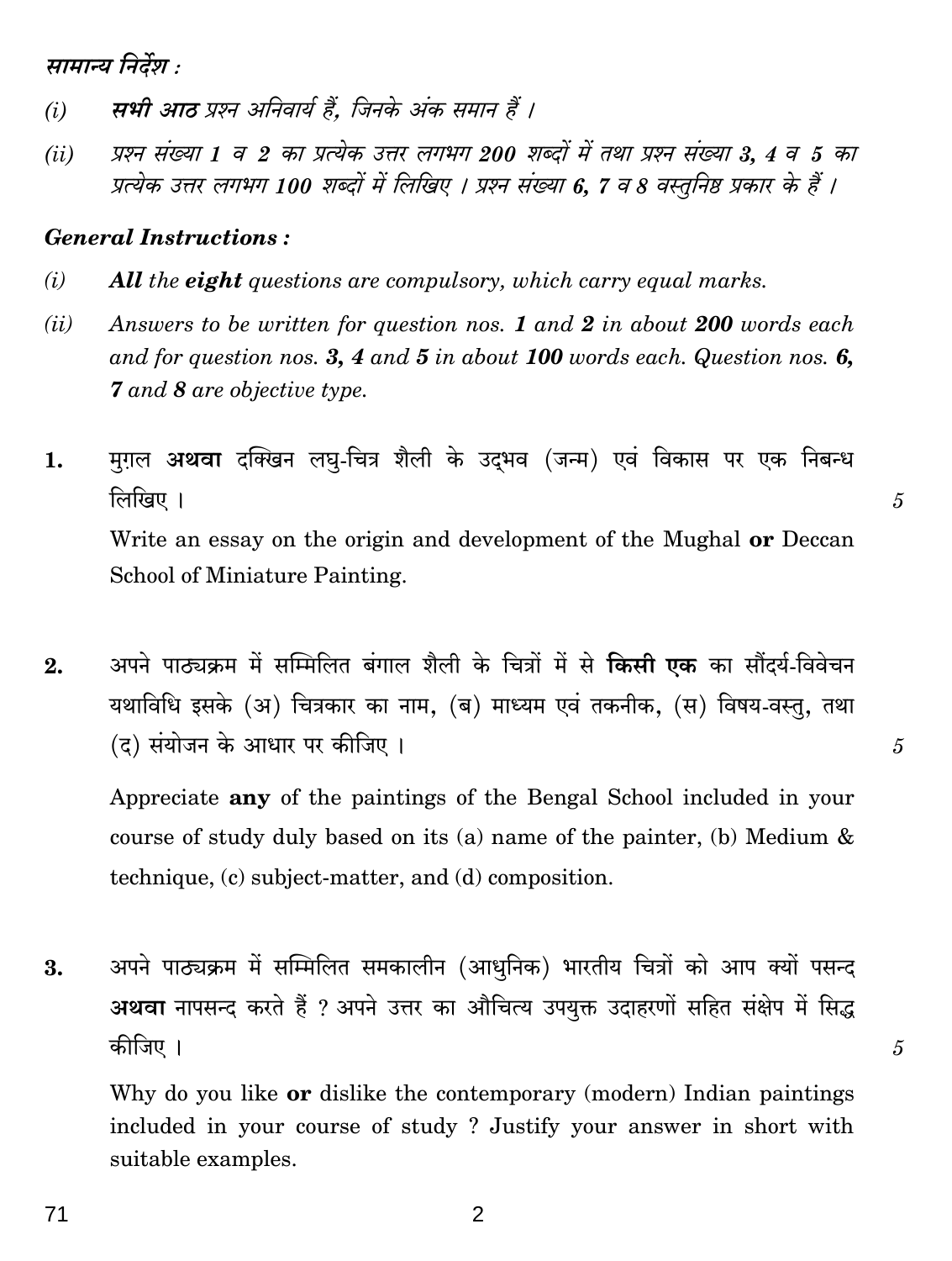- निम्नलिखित लघु-चित्रों में से **किसी एक** में किन **मानवीय जीवन-मुल्यों** की अभिव्यक्ति हई  $\overline{4}$ . है ? संक्षेप में स्पष्ट कीजिए :
	- भरत का राम से चित्रकट में मिलाप (राजस्थानी शैली)  $(3I)$
	- नंद, यशोदा और कृष्ण कुटुम्बियों के साथ वृंदावन जाते हुए (पहाड़ी शैली) (ब)

Which human life-values are expressed in any of the following miniature-paintings? Explain in short :

- Bharat Meets Rama at Chitrakuta (Rajasthani School)  $(a)$
- Nand, Yashoda and Krishna with Kinsmen Going to (b) Vrindavana (Pahari School)
- अपने पाठ्यक्रम में सम्मिलित **किसी एक** संबद्ध चित्र की पहचान कीजिए, जिसमें 5. निम्नलिखित विशेषताएँ समाविष्ट हों और उन्हें उस चित्र में तदनसार समझाइए:
	- मुग़ल लघु-चित्रों में भीड़-भाड़ वाले दृश्यों का संयोजन करने की प्रवृत्ति, जिसमें बहत  $(3)$ से रूपाकारों एवं आकृतियों को सम्मिलित किया गया है।

#### अथवा

दक्खिनी लघु-चित्रों में दृश्यात्मक पृष्ठभूमि का विशिष्ट दक्खिनी पहाड़ियों के साथ (ब) प्रस्तुतीकरण ।

Identify **any** relevant painting included in your course of study comprising of the following features and explain them in that painting accordingly:

The tendency of composing crowded scenes involving too many  $(a)$ forms and figures in the Mughal miniature-paintings.

#### OR.

- The representation of the landscapic background with typical (b) Deccani hills in the Deccani miniature-paintings.
- अपने पाठ्यक्रम में सम्मिलित बंगाल शैली के **पाँच चित्रों के शीर्षक** बताइए । 6. Mention the **titles** of the five paintings of the Bengal School included in your course of study.

5

 $\mathfrak{F}$